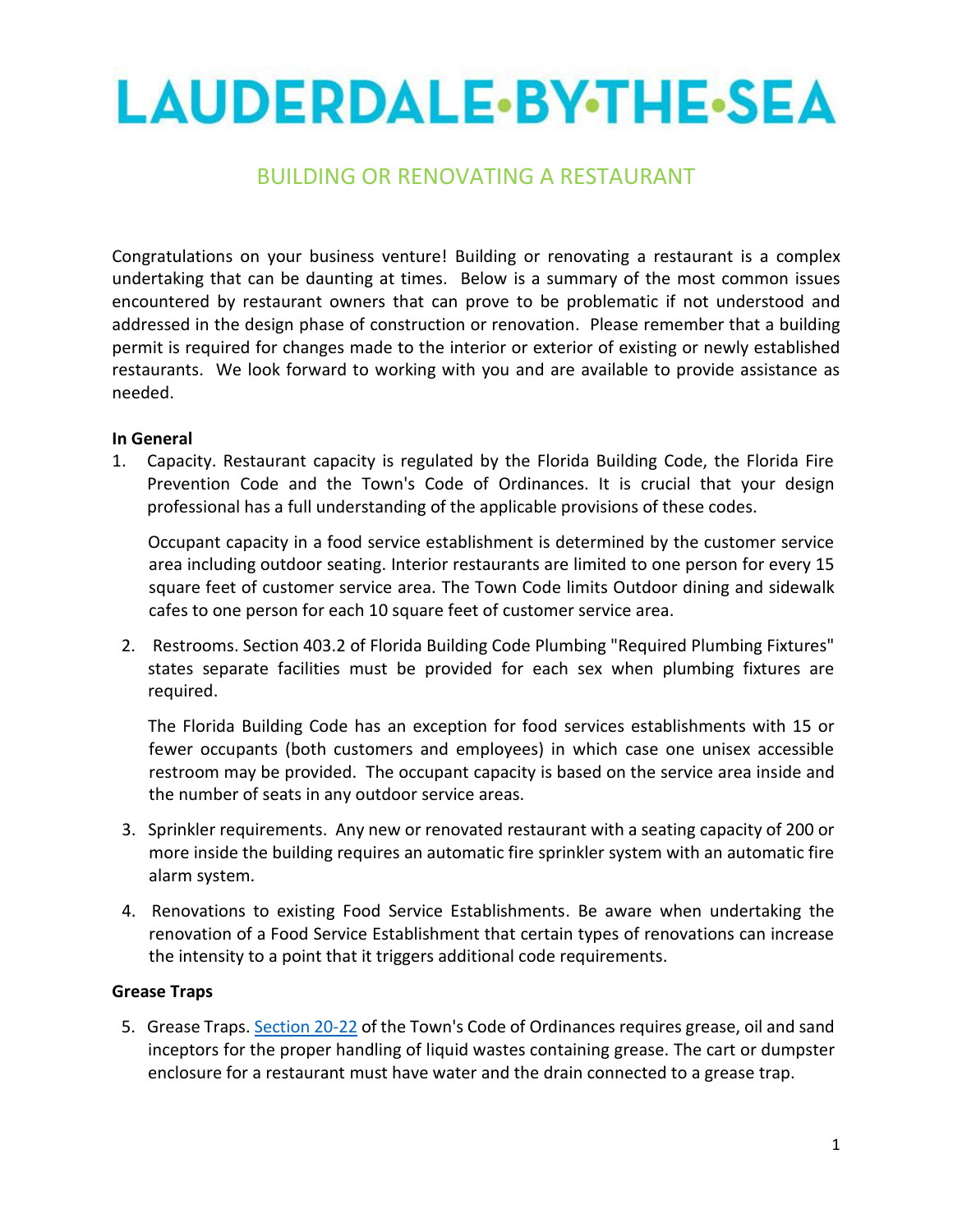## **Dumpsters**

6. Dumpsters. [Section 10-31](https://library.municode.com/fl/lauderdale-by-the-sea/codes/code_of_ordinances?nodeId=PTIICOOR_CH10GARE_ARTIICORE_S10-31DUTYCO) of the Town Code requires that all waste containers (carts or dumpsters) must be kept in an enclosure that is constructed of the same material as the main building. The enclosure for a restaurant must have water and the drain connected to a grease trap. Please contact the Town's Recycling Coordinator, Neysa Herrera, by phone at **954-640-4212** or via email at [neysah@lbts-fl.gov](mailto:neysah@lbts-fl.gov) to determine the required dumpster or cart size for your restaurant.

## **Parking**

7. Parking. The Town requires one parking space for every 50 square feet of customer service area (CSA), the definition of which is established in  $Sec. 30-318$  (q) of the Town Code. The customer service area excludes food and drink preparation areas, bathrooms, storage areas, and other areas not directly utilized by the public in patronizing the restaurant. The customer service area must be clearly marked on the building permit plans.

When submitting plans for a building permit, the plans should include the parking areas with the parking spaces, their dimensions, along with drainage and landscaping. In addition, a parking table which show the existing parking and any reduced parking and parking spaces provided as part of [Sec. 30-318.](https://library.municode.com/fl/lauderdale-by-the-sea/codes/code_of_ordinances?nodeId=PTIICOOR_CH30UNLADERE_ARTVZO_DIV2DI_SDQSURE_S30-318MIPARE) The applicant should also review [Section 30-137 \(c\) \(3\)](https://library.municode.com/fl/lauderdale-by-the-sea/codes/code_of_ordinances?nodeId=PTIICOOR_CH30UNLADERE_ARTIVDEPEPPREREPR_DIV8NOUSST_S30-137NOUSST) of the Town's Code of Ordinances which includes standards for existing non-conforming parking areas.

[Section 30-321](https://library.municode.com/fl/lauderdale-by-the-sea/codes/code_of_ordinances?nodeId=PTIICOOR_CH30UNLADERE_ARTVZO_DIV2DI_SDQSURE_S30-321PA-LPAPI) of the Town Code provides a process for a property owner to apply to reduce the number of parking spaces that are required by Town Code by up to 100% by making a payment in lieu of providing required parking spaces (PILOP). The PILOP program is used for the construction and improvement of public parking. Please contact the Development Services Department by sending an email t[o zoning@lbts-fl.gov](mailto:zoning@lbts-fl.gov) should you wish to proceed with PILOP as an option.

# **Outdoor Seating**

- 8. Sidewalk Cafes and Outdoor Dining. Outdoor seating for restaurants is addressed in Chapter 17 and Chapter 30 of the Town's code. [Article VI of Chapter 17](https://library.municode.com/fl/lauderdale-by-the-sea/codes/code_of_ordinances?nodeId=PTIICOOR_CH17STSIOTPUPL_ARTVISICA) Town Code of Ordinances regulates outdoor seating that is located located on Town property. However, outdoor dining (outdoor seating on private property) is addressed in **Section 30-271**. If you are interested in providing outdoor seating to your patrons, email the Development Services Department at **[zoning@lbts-fl.gov](mailto:zoning@lbts-fl.gov)** so that we can schedule a meeting to talk to you about your plans. We will be happy to review the requirements with you and ensure you receive the necessary applications required to proceed. The application must be filed with the following information:
	- The proposed location of the outdoor seating area
	- Information about the location of the seating area
		- o The first 1,000 sq. feet of **outdoor dining** that is not located under a structural roof is exempt from parking requirements.
	- Brochures or pictures of the selected outdoor furniture
	- A trash management plan